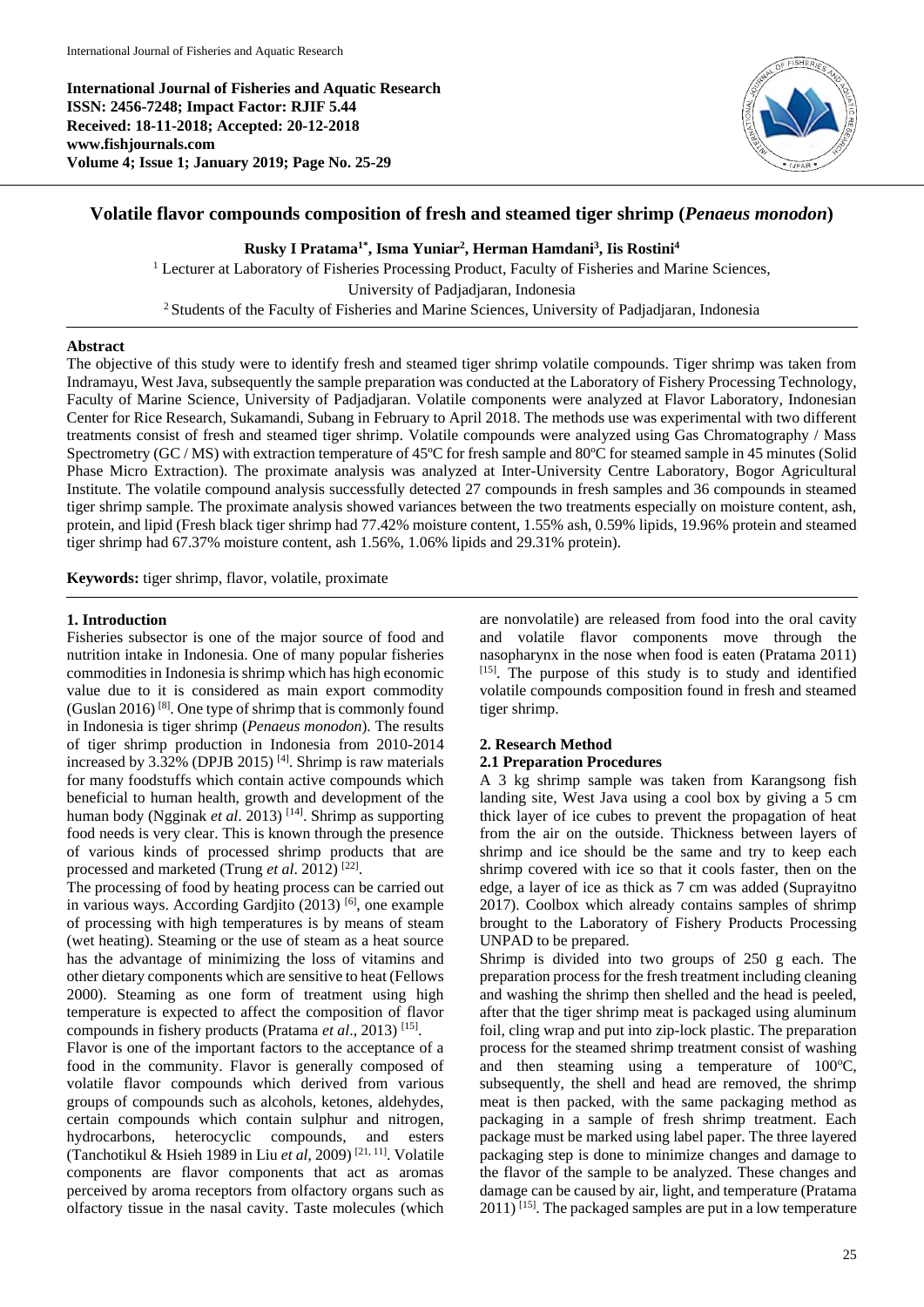cool box to be transported to the associated laboratory to be analyzed for their volatile compounds and proximate composition.

#### **2.2 Analysis Procedures and Data Analysis**

Proximate analysis performed on samples of fresh and steamed tiger shrimp includes water, ash, protein and lipid content based on the AOAC (2005) <sup>[1]</sup> procedure. The procedure for analyzing volatile compounds carried out is a modification of the procedure carried out in the study of Guillen & Errecalde  $(2002)$ <sup>[9]</sup>. Analysis of volatile compounds was carried out using a series of Gas Chromatography (Agilent Technologies 7890A GC System) and Mass Spectometry (Agilent Technologies 5975C Inert XL EI CI / MSD) apparatus. Sample extraction was carried out using the Solid Phase Microextraction (SPME) method using DVB / Carboxen / Poly Dimethyl Siloxane fiber with a heating temperature of 40oC for fresh sample and 80oC for steamed sample in 45 minutes (in a waterbath). The GC column used is HP-INNOWax  $(30m \times 250 \mu m \times 0.25 \mu m)$ , helium carrier gas, initial temperature 45 ℃ (2-minute hold), increase in temperature 6 ℃ / minute, final equipment temperature 250 ℃ (hold 5 minutes) for 45 minutes. The spectra of the detected compound mass were compared to the mass spectra patterns found in the data center or the NIST

version 0.5a library (National Institute of Standard and Technology) in computer databases. The data of the volatile flavor compound components were analyzed further using the Automatic Mass Spectral Deconvolution and Identification System (AMDIS) software (Mallard and Reed 1997) [13] . Data from the analysis of volatile compounds produced will be discussed descriptive comparatively based on the identification and intensity of semi-quantification of compounds detected in the samples tested (Pratama 2011)<sup>[15]</sup>. Data obtained from the proximate analysis of all samples were calculated by the average value and standard deviation based on Steel and Torrie  $(1983)$  <sup>[19]</sup>, then discussed descriptively.

# **3. Results and Discussion**

## **3.1 Analysis of Volatile Compounds**

The analysis results of tiger shrimp (*Penaeus monodon*) volatile flavor compounds showed that there are 27 volatile compounds in fresh shrimp sample (Table 1) and 36 volatile compounds in the steamed shrimp sample (Table 2). More compounds detected in the steamed sample rather than the fresh one. Volatile flavor compounds identified can be categorized into several major categories of compounds such as hydrocarbons, aldehydes, alcohols, ketones and their derivatives

| No.            | Group        | RT       | Compound                                            | Area    | Proportion (%) |
|----------------|--------------|----------|-----------------------------------------------------|---------|----------------|
| 1              |              | 14.4162  | Limonene                                            | 204300  | 2.529852       |
| $\overline{2}$ | Hydrocarbons | 14,438   | Toluene                                             | 219217  | 2.714570       |
| 3              |              | 14.9038  | Cyclohexene, 1-methyl-4- (1-methylethenyl) -, (S) - | 217950  | 2.698881       |
| $\overline{4}$ |              | 15.8554  | 1,3,6-Heptatriene, 5-methyl-                        | 16450   | 0.203701       |
| 5              |              | 18 3 8 2 | Naphthalene                                         | 126865  | 1.570973       |
| 6              |              | 22.5368  | Hexadecane                                          | 96388   | 1.193575       |
| 7              |              | 24.5167  | Pentadecane                                         | 99073   | 1.226824       |
| 8              |              | 8.9963   | Hexanal                                             | 14145   | 0.175158       |
| 9              |              | 11.2691  | Heptanal                                            | 21287   | 0.263597       |
| 10             |              | 11.7591  | Benzaldehyde, 4-ethyl-                              | 69520   | 0.860868       |
| 11             | Aldehyde     | 13.6009  | Benzaldehyde, 4-ethyl-                              | 288532  | 3.572899       |
| 12             |              | 13.7119  | Octanal                                             | 14919   | 0.184742       |
| 13             |              | 16.1346  | Nonanal                                             | 180090  | 2.230059       |
| 14             |              | 5.1846   | 1-Penten-3-ol                                       | 906463  | 11.224756      |
| 15             |              | 9.2496   | Silanediol, dimethyl-                               | 4311730 | 53.392268      |
| 16             |              | 13.2213  | 1-Octen-3-ol                                        | 71854   | 0.889770       |
| 17             | Alcohol      | 15.4244  | 1-Octanol                                           | 5417    | 0.067079       |
| 18             |              | 15.4345  | 1-Nonanol                                           | 33870   | 0.419413       |
| 19             |              | 15.4475  | 1-Heptanol                                          | 7363    | 0.091176       |
| 20             |              | 16.1529  | $2$ -Penten-1-ol, $(Z)$ -                           | 69405   | 0.859444       |
| 21             |              | 18.4764  | $2$ -Hexen-1-ol, $(E)$ -                            | 60489   | 0.749037       |
| 22             |              | 20.4068  | 2-decanone                                          | 361     | 0.00447        |
| 23             | Ketones      | 20.4245  | 3,5-Octadien-2-one                                  | 370155  | 4.583639       |
| 24             |              | 21.4612  | 2-Heptanone                                         | 11456   | 0.14186        |
| 25             |              | 6687     | Methylamine, N, N-dimethyl-                         | 5228    | 0.0647385      |
| 26             | Others       | 12.1186  | Oxime-, methoxy-phenyl-                             | 631107  | 7.8150149      |
| 27             |              | 20.2864  | Furan, 2-pentyl-                                    | 21936   | 0.2716341      |

|  | Table 1: Volatile compounds identified in fresh tiger shrimp |  |  |  |
|--|--------------------------------------------------------------|--|--|--|
|  |                                                              |  |  |  |

**Table 2:** Volatile compounds identified in steamed tiger shrimp

| No.          | Group        | RT      | Compound          | Area   | Proportion $(\% )$ |
|--------------|--------------|---------|-------------------|--------|--------------------|
|              |              | 14.4368 | Limonene          | 45532  | 0.432              |
| 2            |              | 15.8908 | Octane, 2-methyl- | 2725   | 0.026              |
| 3            |              | 22 5 29 | Undecane          | 1630   | 0.015              |
| 4            |              | 24 5 22 | Pentadecane       | 9642   | 0.092              |
|              | Hydrocarbons | 26 391  | Tetradecane       | 14153  | 0.134              |
| 6            |              | 28.1638 | Tetradecane       | 149719 | 1.421              |
| $\mathbf{r}$ |              | 28.2936 | Hexadecane        | 45046  | 0.428              |
| 8            |              | 34.5216 | Toluene           | 2358   | 0.022              |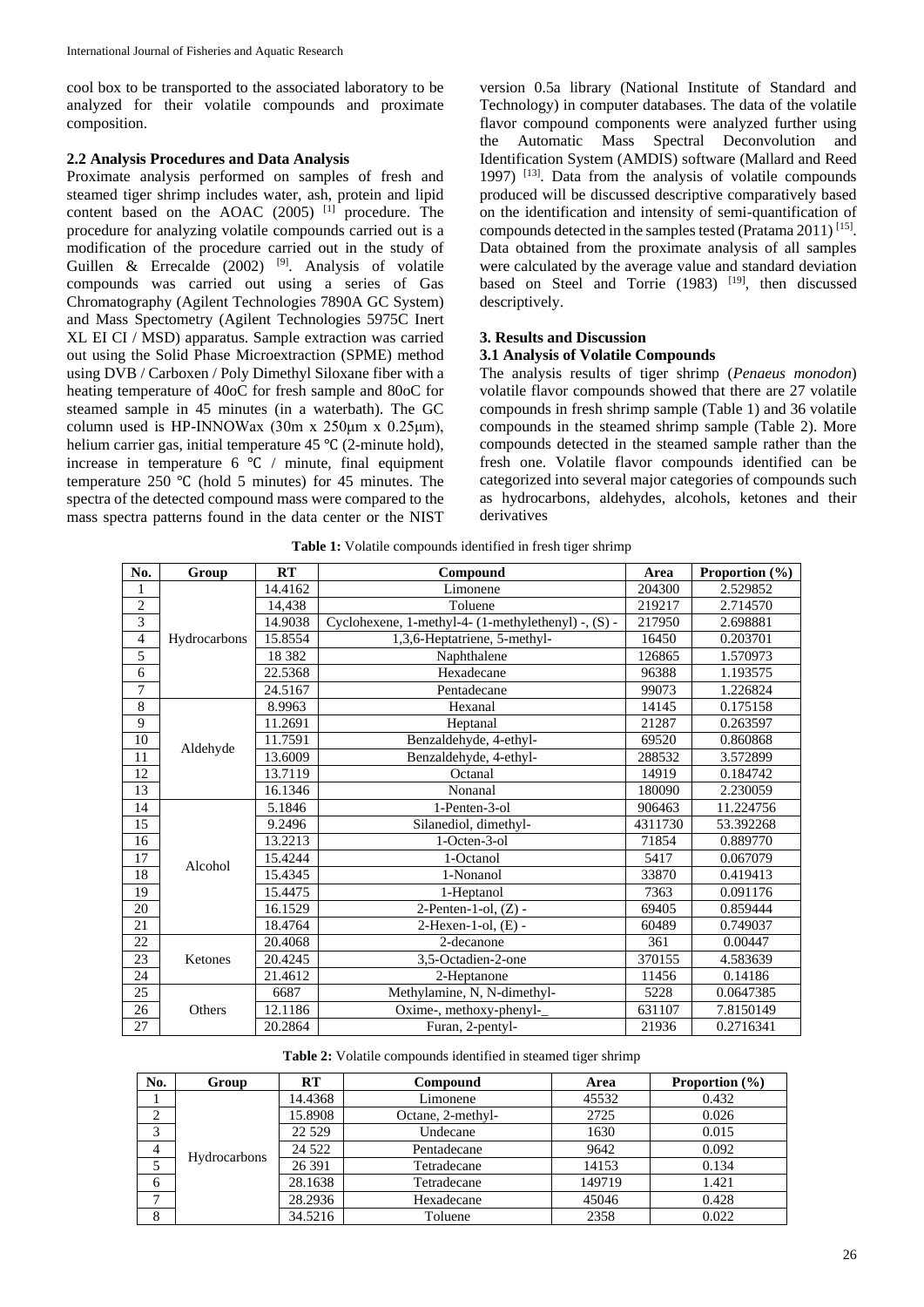| 9  |          | 8.3269                    | Pentanal                    | 164 192 | 1.559  |
|----|----------|---------------------------|-----------------------------|---------|--------|
| 10 |          | 13.6292                   | Octanal                     | 1737    | 0.016  |
| 11 |          | 16.0992                   | nonanal                     | 5097    | 0.048  |
| 12 | 17.3111  | 2,4-Heptadienal, (E, E) - | 175705                      | 1.668   |        |
| 13 |          | 20.2811                   | Butanal                     | 10230   | 0.001  |
| 14 | Aldehyde | 20.4109                   | 4-Heptenal                  | 14703   | 0.140  |
| 15 |          | 27.8172                   | $2$ -Octenal, $(E)$ -       | 38133   | 0.362  |
| 16 |          | 30.2358                   | Hexadecanal                 | 3813719 | 36.203 |
| 17 |          | 30.2358                   | Dodecanal                   | 665774  | 6.320  |
| 18 |          | 31.8633                   | $2$ -Pentenal, $(E)$ -      | 44447   | 0.422  |
| 19 |          | 31.8805                   | $2$ -nonenal, $(E)$ -       | 817     | 0.008  |
| 20 |          | 5.0889                    | $2$ -Penten-1-ol, $(E)$ -   | 1087    | 0.114  |
| 21 |          | 13.1215                   | 1-Penten-3-ol               | 5906    | 0.056  |
| 22 |          | 18.4652                   | $2$ -Penten-1-ol, $(Z)$ -   | 1529    | 0.015  |
| 23 |          | 20.2799                   | 1-Octanol                   | 8839    | 0.084  |
| 24 | Alcohol  | 22.5414                   | 1-Octen-3-ol                | 57139   | 0.542  |
| 25 |          | 22.8189                   | 1-Pentanol                  | 6345    | 0.060  |
| 26 |          | 24.3779                   | 1-Heptanol                  | 2616    | 0.025  |
| 27 |          | 24 8 29                   | 1-Hexanol, 2-ethyl-         | 10164   | 0.096  |
| 28 |          | 26.7086                   | 2-Octen-1-ol                | 1498    | 0.014  |
| 29 |          | 31.2742                   | 1-Nonanol                   | 724888  | 6.881  |
| 30 |          | 14,438                    | 2.3-Octanedione             | 2377    | 0.023  |
| 31 |          | 17 284                    | $(+)$ - 2-Bornanone         | 50942   | 0.484  |
| 32 | Ketones  | 17.9333                   | 3.5-Octadien-2-one          | 19780   | 0.188  |
| 33 |          | 18.2344                   | 3-Heptanone, 6-methyl-      | 11751   | 0.112  |
| 34 |          | 20.3985                   | 2-Heptanone                 | 851     | 0.008  |
| 35 | Others   | 24.5427                   | Furan, 2-pentyl-            | 4256363 | 40.405 |
| 36 |          | 26.4181                   | Methylamine, N, N-dimethyl- | 166712  | 1.583  |
|    |          |                           |                             |         |        |

Aldehyde compounds, alcohols, ketones, acids and hydrocarbons are the main volatile compounds in fishery products and free amino acids, nucleotides and peptides are the main nonvolatile compounds (Liu et al. 2009)<sup>[11]</sup>. Fresh tiger shrimp has fewer volatile compounds than steamed tiger shrimp. According to Pratama et al. (2013) [15] in general it can be said that steamed samples will have more volatile amounts than fresh samples. The process that involves heat such as steaming is one of the factors affecting the volatile compounds identified.

The identified volatile flavor compounds in both samples consisted of several major groups. The hydrocarbon group in fresh tiger shrimp sample consists of 7 compounds and in the steamed tiger shrimp sample consists of 8 compound. The highest proportion compounds in hydrocarbon group of fresh shrimp is toluene  $(2.71\%)$  and the highest compound proportion in steamed sample is tetradecane  $(1.42\%)$ . According to ATSDR (2017)  $^{[2]}$  the main use of toluene is as a mixture added to gasoline to increase the octane rating. Toluene is also used to produce benzene and as a solvent in paints, coatings, synthetic fragrances, adhesives, inks, and cleaning agents. Toluene was identified in fresh shrimp, the possibility of this compound originating from water pollution that occurs in the waters where tiger shrimp is captured. According to Yannai (2003)  $^{[23]}$ , tetradecane compounds are flammable colorless liquids, usually used in paraffin manufacturing, paper processing industries, jet fuel research, and the rubber industry. In the study of Liu *et al* (2009)<sup>[11]</sup> tetradecane compounds were also found in samples of fresh and steamed Silver Carp. According to Liu (2009) [11] most hydrocarbons usually show a relatively high threshold, but the hydrocarbon compounds identified in the sample at high amounts can play a role in the overall flavor of the product. The aldehyde group identified in the fresh tiger shrimp

sample consist of 6 compounds, while 11 compounds identified in steamed sample. 4-ethyl-benzaldehyde compound is the compound with the largest proportion  $(3.57\%)$  in fresh tiger shrimp, whereas in the steamed sample, hexadecanal has the highest proportion (36.20%). Benzaldehyde is also known to be an important flavor in freshwater lobster meat, turbot fish, salmon and fish feed (Tanchotikul & Hsieh 1989; Linder & Ackman 2002)<sup>[21]</sup>.

The alcohol group identified in the fresh tiger shrimp sample consist of 8 compounds. The dimethyl-silanediol compound has the largest proportion of all identified compounds in the fresh sample (53.39%). Dimethyl-silanediol compounds enter the environment through waste water (Ministry of Environment of the Czech Republic 2015). The dimethylsilanediol compound is also said to be the main contaminant in water (Ramanathan et al. 2012)<sup>[17]</sup>. According to Girard and Durance (2000)  $^{[7]}$  a group of alcohol compounds are generally formed by decomposition and secondary hydroperoxide from fatty acids. The alcohol group in the steamed shrimp samples contained 10 compounds, but each compound had a small proportion on average below 1% except the 1-nonanol compound with a proportion of 6.881%. The ketone group identified in the sample of fresh shrimp consisted of 3 compounds, with 3, 5-octadien-2-one (4.58%) has the highest compound proportion. Steamed sample has 5 ketones group compounds with  $(+)$ -2-Bornanone (0.48%) has the highest compound proportion. According to Yannai  $(2003)$ <sup>[23]</sup> this compound is white in color and fragrant According to Pratama (2011) [15], ketones are mostly known to be in volatile substances and are likely to result from oxidation of fats (especially unsaturated fatty acids) during heating, in addition to that, thermal degradation, amino acid degradation and Maillard reactions are all possible mechanisms for ketone component formation.

2-penthyl furan compound is the compound that has the highest proportion of all compounds which detected  $(40.405\%)$  in steamed shrimp samples. According to Maga (1987) furan represents a type of heterocyclic component containing five oxygen, this compound probably originates from dehydration of glucose which is then an intermediary of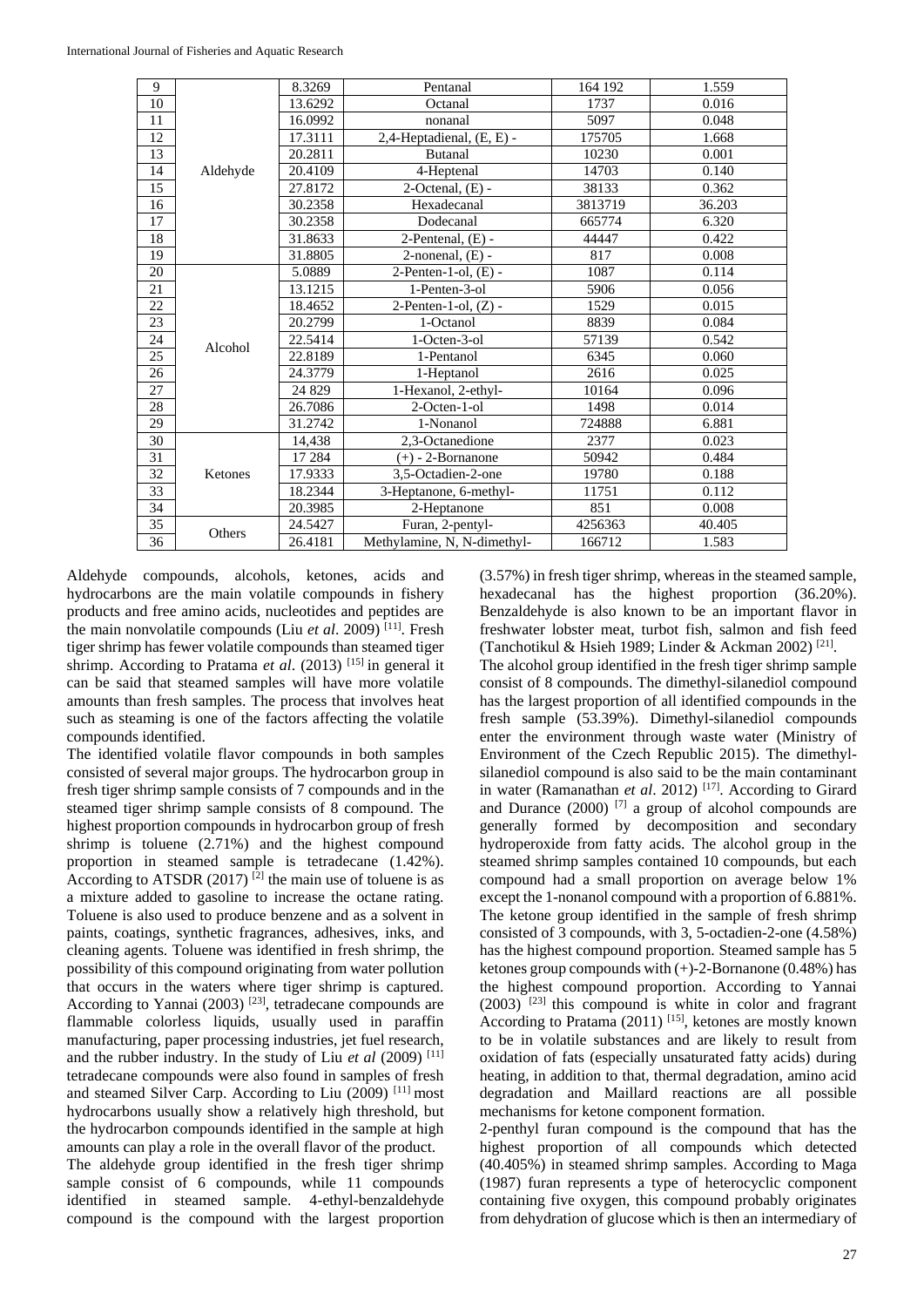thermal degradation of cellulose. The 2-penthyl furan compound is a typical product of lipid oxidation (Guillen & Errecalde 2002)<sup>[9]</sup>. According to Tanchotikul and Hsieh (1989) [21], 2-penthyl furan compounds are known to also exist in freshwater lobster wastes and these compounds impart flavor to cooked meat.

#### **3.2 Proximate analysis**

Proximate analysis also performed in this study. The shrimp has a high nutrient content, but the process involving thermal processing in general can lead to decreased nutrient content in shrimp. Reduced nutrient content in food may result from thermal processes (Fellows 2000)  $[5]$ . The chemical composition of fresh and steamed tiger shrimp can be seen in Table 3.

**Table 3:** Proximate analysis samples tiger shrimp fresh and steamed

| <b>Samples</b>                                                                                                                     | <b>Moisture</b><br>$($ %) |  | Ash $(\%)$ Lipid $(\%)$ Protein $(\%)$ |
|------------------------------------------------------------------------------------------------------------------------------------|---------------------------|--|----------------------------------------|
| Fresh shrimp $\begin{bmatrix} 77.42 \pm 0.08 \end{bmatrix}$ 1.55 ± 0.01 $\begin{bmatrix} 0.59 \pm 0.01 \end{bmatrix}$ 19.96 ± 0.07 |                           |  |                                        |
| Steamed shrimp $67.37 \pm 0.01 \times 1.56 \pm 0.47 \times 1.06 \pm 0.13 \times 29.31 \pm 0.01$                                    |                           |  |                                        |

The analysis results (Table 3) show the tiger shrimp chemical composition experiencing variation in decreases and increases its value after the steaming process. Moisture content decreased from 77.42% in fresh sample to 67.37% in steamed sample, ash content increased from 1.55% to 1.56%, lipid content increased from 0.59% to 1.06%, and protein content increased from 19.96 % to 29.31%.

The decrease in water content occurred in fresh and steamed tiger shrimp from 77.42% to 67.37%. According to Pratama *et al*. (2013) [15] the difference in water content that occurred in the sample studied was influenced by the initial moisture content of the raw material, the type of commodity tested and the subsequent processing steps. According to Zaitsev *et al*. (1969) in Jacoeb *et al.* (2008)<sup>[10]</sup> high temperatures can cause protein coagulation, so that the water released is greater. According to Fellows (2000) processing with hot steam can cause a loss of water content from the space between cells.

The analysis results of in Table 3 show that ash content increased by 0.01% in steamed tiger shrimp. Dayal *et al*.  $(2007)$ <sup>[3]</sup> stated that minerals commonly contained in shrimp include calcium, magnesium, phosphorus, potassium, sodium, copper, iron, manganese, selenium, and zinc. Some of these minerals will experience ignition at a temperature of 550 °C so that the steaming temperature (90-100 °C) does not have a significant effect on the ash content between samples of fresh and steamed tiger shrimp.

The analysis results in Table 3 show higher lipid content measured in steamed shrimp compared to fresh shrimp. Lipid content of tiger shrimp increased by 0.5% in steamed tiger shrimp. According to Pratama *et al.* (2013)<sup>[15]</sup> the higher the water content that comes out during the steaming process of the sample, the higher the measured amount of lipid in sample.

The analysis results in Table 3 show a fairly high increase in steamed sample protein level compared to fresh tiger shrimp sample. According to Pratama *et al.* (2013)<sup>[15]</sup> the steaming process can affect changes in protein properties in steamed samples even though the changes are not as large as those given by heating samples using higher temperatures. The measured protein content is also influenced by the water content contained in the material where a low water content

will produce higher protein levels measurement (Sebranek 2009) [18] .

#### **Conclusion**

More volatile compounds detected in steamed tiger shrimp samples compared to fresh one. Volatile compounds detected in fresh shrimp is 27 compounds and 36 compounds in steamed tiger shrimp samples. The group of compounds detected can be categorized into hydrocarbon groups, aldehyde groups, alcohol groups, ketone groups, and other groups. The alcohol group is the group that dominates fresh shrimp samples because 8 compounds are identified and one of them is dimethylsilanediol compounds which has the largest proportion of 53.39%. The 2-penthyl furan compound is a compound from the other groups which has the largest proportion of steamed shrimp samples which is 40.405% compared to 35 other identified compounds.

#### **References**

- 1. Association of Official Analytical Chemist [AOAC]. Official Methods of Analysys of AOAC International 18th Edition. AOAC International. USA, 2005.
- 2. Agency for Toxic Substance and Disease Registry [ATSDR]. 2017. Toxicology Profile for Toluene. US. Department of Health and Human Service. Georgia
- 3. Dayal SJ, Ponniah GA, Imran Khan H, Madhu Babu PE, Ambasankar K, Kumarguru VPK. Shrimps a Nutritional Perspective. Central Institute of Brackishwater Aquaculture. *Current Sciene*. 2013; 104:1487-1490.
- 4. Directorate General of Aquaculture. 2015. Tiger Shrimp and Vaname Shrimp still the mainstay of Indonesia's exports. [on line] (www.dpjb.kkp.go.id, Accessed on September 24, 2017).
- 5. Fellows P. Food Processing Technology, Principles and Practice. Woodhead Publ. Ltd. Cambridge, 2000.
- 6. Gardjito M. Education Food Consumption: Processing and Security Aspects. The first edition. Jakarta: Kencana Prenada Media Group, 2013.
- 7. Girard B, Durance T. Headspace volatile of sockeye and pink salmon as affected by the retort process. J Food Sci. 2000; 65:34-39.
- 8. Guslan A. Analysis of Marketing Channel Strategies Tiger Shrimp Cultivation in the village Pegat Batumbuk District of Derawan Berau. Administrasi Bisnis. 2016; 4(4):975-989.
- 9. Guillen M, Errecalde M. Volatile components of raw and smoked black bream (*Brama raii*) and rainbow trout (*Onchorhynicus mykiss*) studied by means of solid phase microextraction and gas chromotoghraphy/ mass spectroformetry. J Sci Food Agric. 2002; 82:945-952.
- 10. Jacoeb AM, Nurjannah Hamdani M. Changes in Chemical Composition and Vitamin Meat Shrimp Ronggeng (*Harpiosquilla raphidea*) Due to Boiling. Buletin Teknologi Hasil Perikanan. 2008; 11:76-88.
- 11. Liu JK, Zhao SM, Xiong SB. Influence of recooking on volatile and nonvolatile compounds found in silver carp Hypophthalmichthys molitrix. Fish Sci. 2009; 75:1067- 1075.
- 12. Linder M, Ackman RG. Volatile compounds recovered by solid-phase microextraction from fresh adductor muscle and total lipids of sea scallop (*Placopecten magellanicus*) from Georges Bank (Nova Scotia). J Food Sci. 2002; 67:2032-2037.